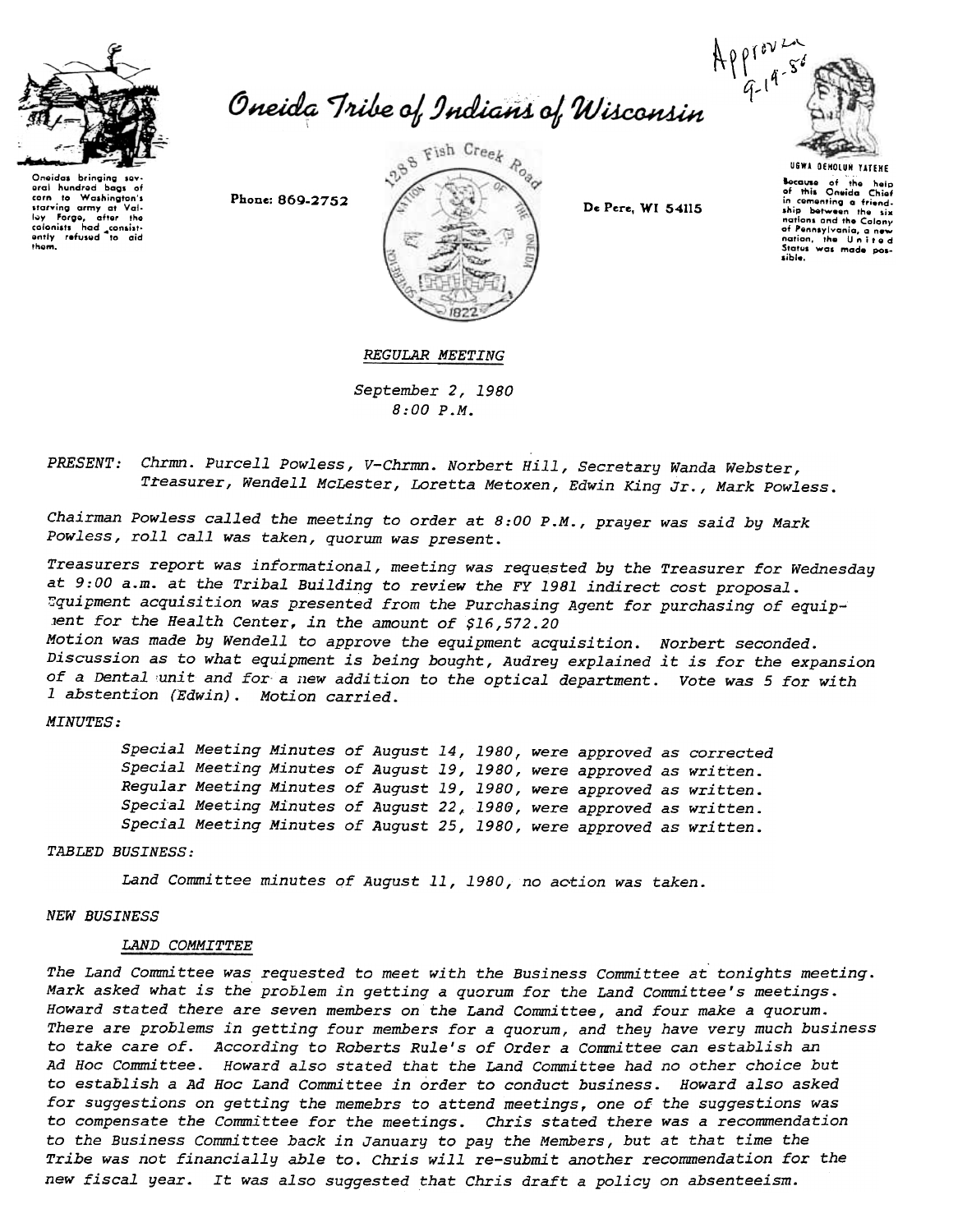Oneida Tribe of Indians of Wisconsin Regular Meeting September 2,1980 Page 2

# ANA Report for July and August:  $\frac{1}{2}$  and  $\frac{1}{2}$  and  $\frac{1}{2}$  and  $\frac{1}{2}$  and  $\frac{1}{2}$  and  $\frac{1}{2}$  and  $\frac{1}{2}$  and  $\frac{1}{2}$  and  $\frac{1}{2}$  and  $\frac{1}{2}$  and  $\frac{1}{2}$  and  $\frac{1}{2}$  and  $\frac{1}{2}$  and  $\frac{1}{2}$

Motion was made by Norbert to approve the report. Wanda seconded. Vote was 5 for with 1 abstention (Wendell). Motion carrie

 $\left| \right|$ 

Motion was made by Mark to approve the travel request for Mary (travel was already taken). Norbert seconded. Motion carried unanimously. (Travel was to Washington for ANA proposal, ANA meeting in Minneapolis, Madison on the new bus, and Neilsville on the status of a bus driver for the bus).

### PLANNING OFFICE:

Motion was made by Wendell to table the planning office business, as there was no one from the Law Office to explain it. Edwin seconded. No one opposed, motion carried.

# TRIBAL SCHOOL:

Debbie Powless requested that the Tribal School be given a exception for the use of the copier at the Sacred Heart Center, as the cost will have to be taken out of needs of the children. Discussion on other programs will also be asking for exceptions.

Motion was made by Loretta to approve the exception for five cents a copy for the Tribal School. Edwin seconded. Vote was 5 for with 1 abstention (Wendell). Motion carried.

REVENUE SHARING BUDGET: Total allocation: \$34,928

Bruce stated he had received one other request from the commission on Aging for fuel, telpehone, and supplies for the Senior Center. The total budget is for \$34,928 for FY 1980, the Commission on Aging is requesting \$5,000. Discussion on if the Commission would be able to spend that amount in one month. Mary Greendeer stated the only bill she knows of is an outstanding gas bill the Center has in the amount of \$740. The Budget for FY80 General Revenue Sharing Funds is:

|    | 1. Tribal Operations | \$8,103 |
|----|----------------------|---------|
| 2. | Museum               | 8,125   |
|    | 3. Tribal Newspaper  | 9,500   |
|    | 4. Library           | 1,200   |
|    | 5. Recreation Dept.  | 6,000   |
|    | 6. Planning Office   | 2,000   |

Motion was made by Loretta to approve the budget and allow the Commission on Aging \$740 for their gas bill, the monies to be taken out of Tribal operations, and if there is any money left over, it be given to the Commission on Aging. Mark seconded. Motion carried unanimously.

## PERSONNEL RECOMMENDATIONS:

Recommendation from the Personnel Selection Committee for the position of Electrical Helpers at OTDC/ITAC were Beatrice Stevens and Keith Skenandore.

Motion was made by Wendell to approve the recommendations. Norbert seconded. No one. opposed, motion carried.

Recommendation from the Personnel Selection Committee for the position of Headstart Teacher/Director position, was Barbara Strehl as first choice and Mary Gillis as second choice. Discussion as to why Patricia Brzezinski was not recommended as she was the only Indian that had applied and has capabilities and qualifications.

Motion was made by Edwin to approve the hiring of Patricia Brzezinski for the position of Headstart Teacher/Director for the Urban Headstart Center. Mark seconded. Vote was 5 for with 1 opposing (Wendell). Motion carried.

Mary Ellen Hayes asked if an extension can be given on the probation period for Patricia. Chairman stated it can.